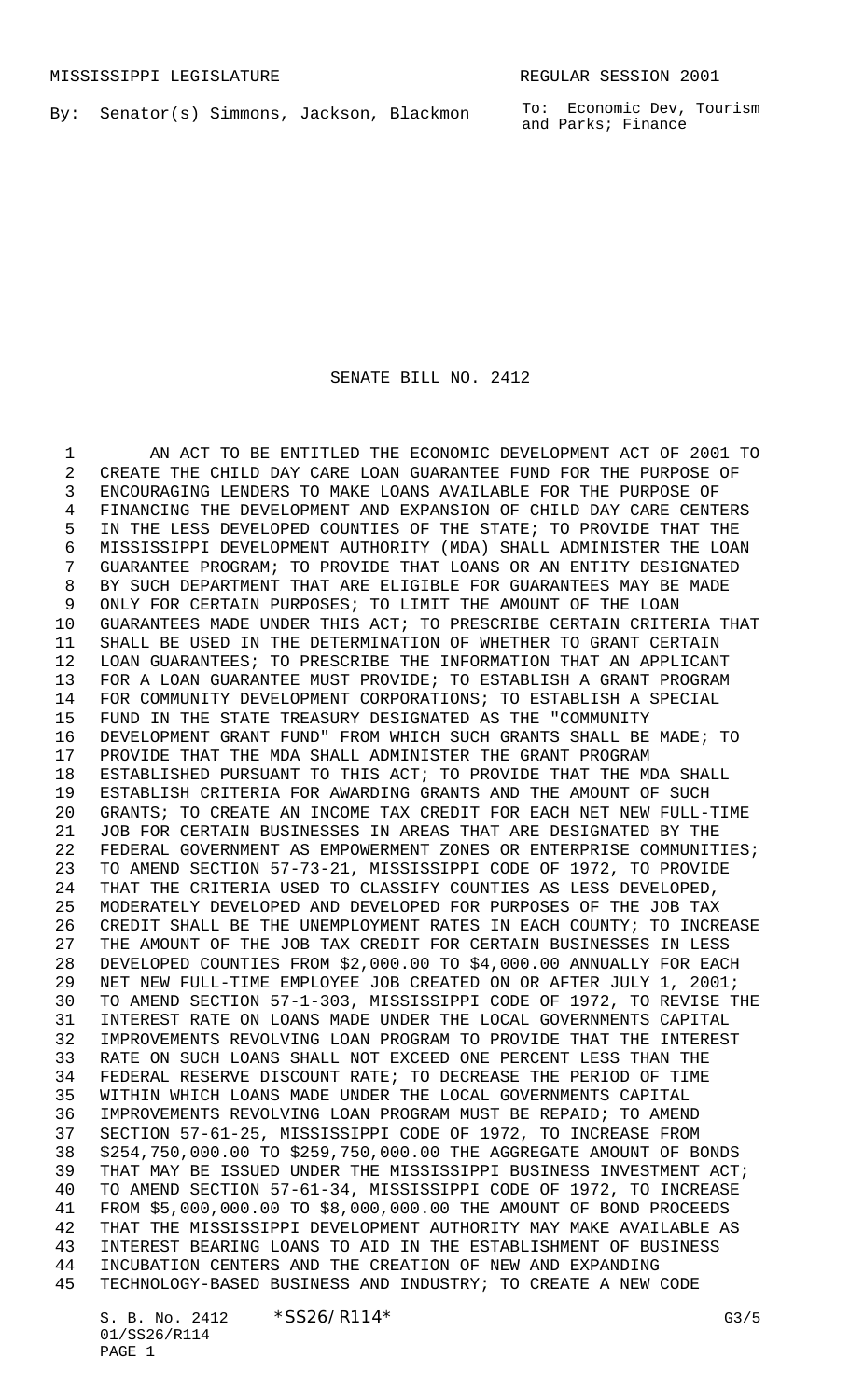SECTION TO BE CODIFIED AS SECTION 57-61-45, MISSISSIPPI CODE OF 1972, TO REQUIRE THAT NOT MORE THAN \$2,000,000.00 OF CERTAIN BOND PROCEEDS BE UTILIZED FOR A GRANT TO PROVIDE FUNDS FOR THE COMMUNITY DEVELOPMENT GRANT FUND; AND FOR RELATED PURPOSES.

 BE IT ENACTED BY THE LEGISLATURE OF THE STATE OF MISSISSIPPI: SECTION 1. This act may be cited as the "Economic

Development Act of 2001."

 SECTION 2. Sections 2 through 13 of this act may be cited as the "Child Day Care Loan Guarantee Act of 2001."

 SECTION 3. The purpose of this act is to encourage lenders to make loans available to child day care providers for the purpose of financing the development and expansion of child day care centers in less developed counties of the state and to increase the quality and availability of child day care and employment opportunities in these areas.

SECTION 4. As used in this act:

(a) "MDA" means the Mississippi Development Authority.

 (b) "Designated entity" means an entity designated to administer the Child Day Care Loan Guarantee Fund pursuant to Section 6 of this act.

 (c) "Child day care provider" means a person providing or planning to provide child day care.

 (d) "Less developed counties" means those counties designated as less developed as provided for in Section 57-73-21, Mississippi Code of 1972.

 (e) "Fund" means the Child Day Care Loan Guarantee Fund.

S. B. No. 2412 \* SS26/R114\* 01/SS26/R114 PAGE 2 SECTION 5. There is created in the State Treasury a special fund to be known as the "Child Day Care Loan Guarantee Fund," into which shall be deposited such money as the Legislature may provide by appropriation and any other money received by the MDA for the purposes of this act from any other source. Money in the fund shall be used to guarantee loans made by lenders to qualifying child day care providers to finance the development or expansion of child day care centers in less developed counties.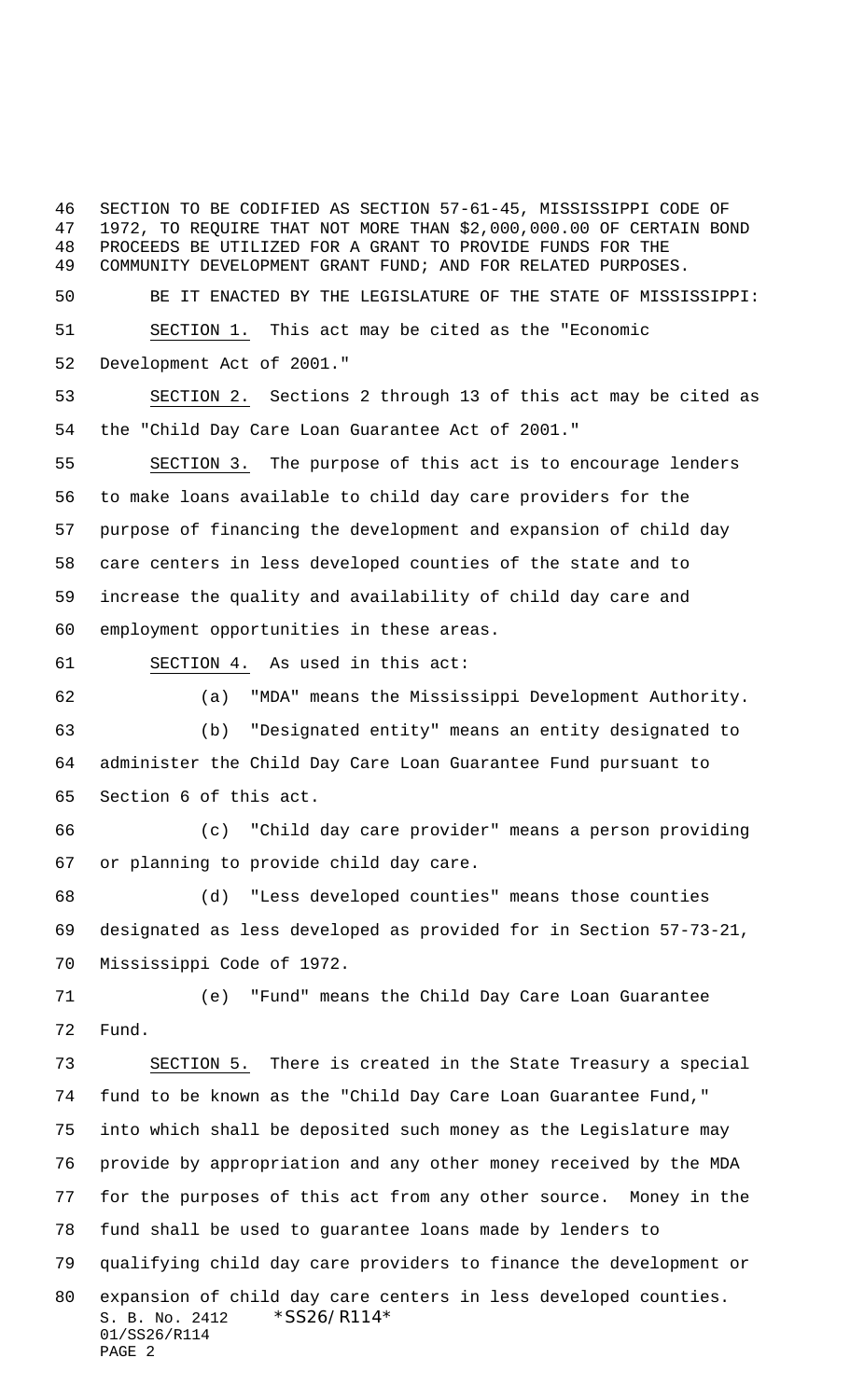The fund shall be administered by the MDA or a designated entity and money in the fund shall be expended upon appropriation by the Legislature. Unexpended amounts remaining in the fund at the end of the state fiscal year shall not lapse into the State General Fund, and any interest earned on amounts in the fund shall be deposited to the credit of the fund.

SECTION 6. The MDA shall:

 (a) Administer the fund or designate an appropriate entity to administer the fund.

 (b) Develop a loan approval process and such process shall be managed in accordance with the policies the MDA establishes.

 (c) Monitor projects to ensure compliance with applicable state and federal laws, rules and relevant court decisions.

 (d) Develop procedures for managing defaults and for enforcing the obligations of borrowers to repay loans.

 SECTION 7. In making loan guarantees under this act, the MDA or the designated entity shall give priority to child day care providers that serve or intend to serve less developed counties that demonstrate the greatest need for child day care services. The MDA or the designated entity shall attempt to distribute the loan guarantees geographically among less developed counties.

 SECTION 8. Loans that are eligible for guarantees under this act may be made only for the following reasons:

 (a) The construction, purchase, lease or improvement of buildings or other facilities.

108 (b) The purchase or improvement of land. (c) The purchase or lease of equipment, including vehicles.

(d) Start-up and operation costs.

(e) Initial operating expenses.

S. B. No. 2412 \* SS26/R114\* 01/SS26/R114 PAGE 3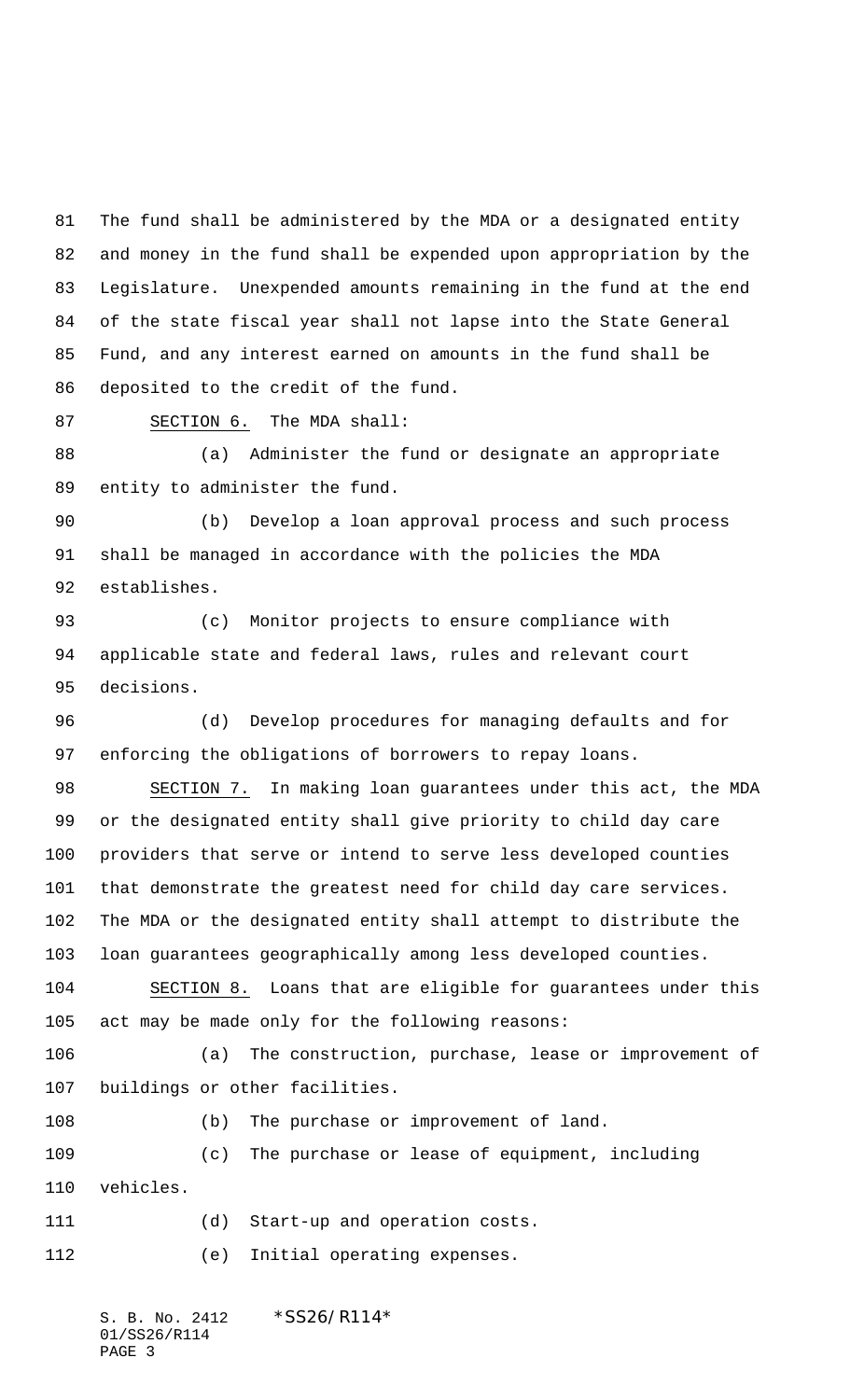S. B. No. 2412 \* SS26/R114\* 01/SS26/R114 to the following restrictions: (a) A loan guarantee shall not be granted in an amount greater than Seventy-five Thousand Dollars (\$75,000.00). (b) Not more than eighty percent (80%) of a loan shall be guaranteed. (c) The aggregate amount of loan guarantees issued pursuant to this act shall not exceed five (5) times the amount deposited in the fund. SECTION 10. In determining whether to grant a loan guarantee to a child day care provider who has a history of operating or owning a child day care center, the MDA or the designated entity shall use the following criteria: (a) Quality of programming and staff. (b) Ratio of children to staff. 128 (c) Quality of facilities. (d) Degree of coordination with Head Start or other programs. (e) Quality of administrative and financial management. (f) History of compliance with child day care licensing or registration requirements. (g) Ability to repay. SECTION 11. The MDA shall formulate criteria to be utilized in determining whether to grant a loan guarantee to a child day care provider that does not have a history of operating or owning a child day care center. SECTION 12. An applicant for a guarantee under this act shall supply the MDA or the designated entity with the following: (a) A detailed description of the project. (b) A disclosure of additional funds, if any, that are available to the applicant. (c) Information that relates to the inability of the applicant to obtain adequate financing on reasonable terms through

SECTION 9. Loan guarantees under this act shall be subject

PAGE 4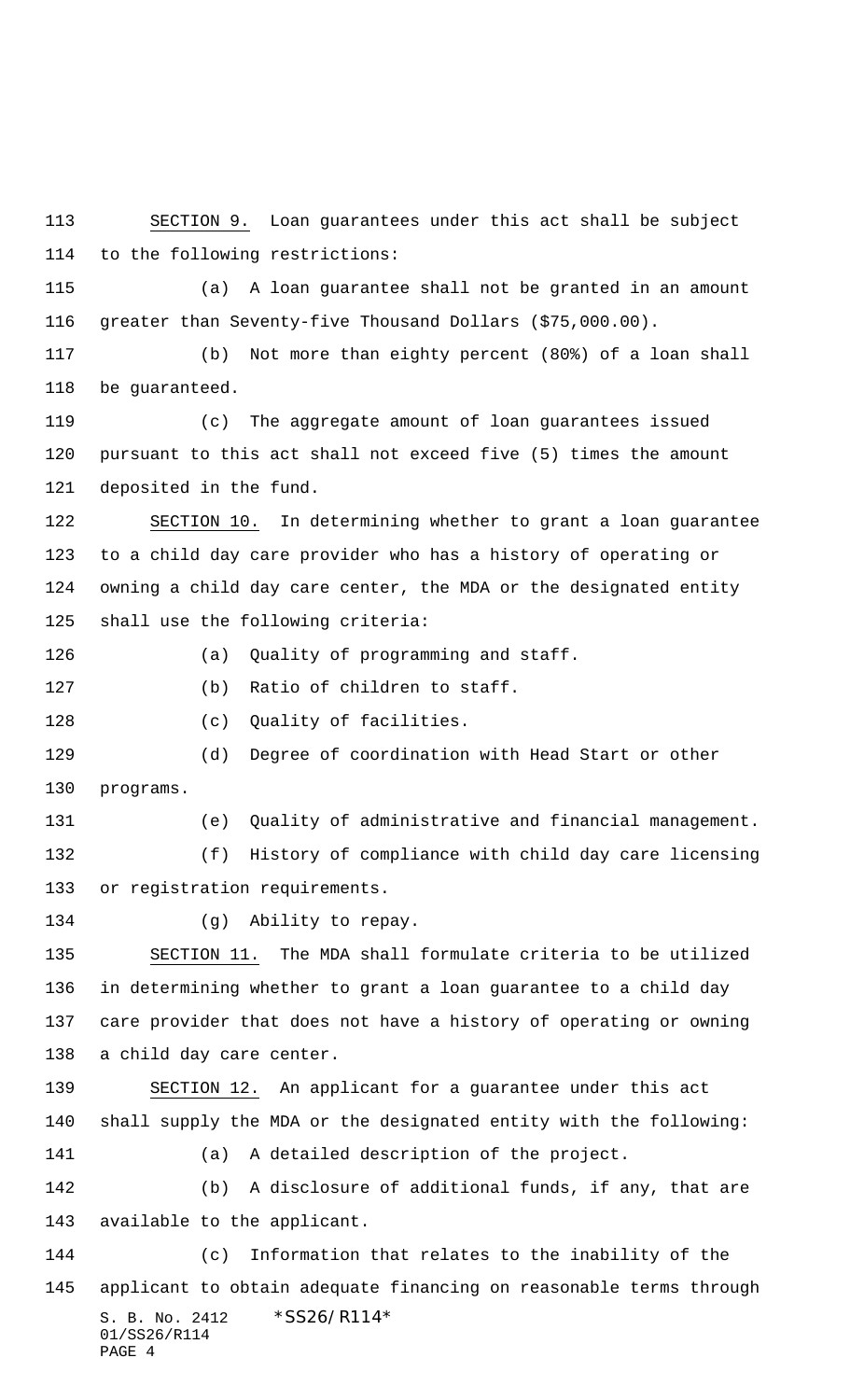normal lending channels, such as a letter from a lender certifying that it would not grant credit without the loan guarantee. (d) Credit references, if available, for the applicant. (e) A five-year projected budget. (f) A comprehensive business plan that includes the applicant's plans in the areas of: 152 (i) Debt reduction; 153 (ii) Marketing; 154 (iii) Staff training; (iv) Facility improvement; and (v) Program improvement. (g) Such other information as the MDA may require. SECTION 13. Upon default by a borrower, the lender, consistent with its current collections policies, shall exercise reasonable diligence in its collection efforts before the fund shall be liable for the default. SECTION 14. Sections 14 and 15 of this act may be cited as the "Community Development Corporation Grant Act of 2001." 164 SECTION 15. (1) As used in this section: (a) "Community development corporation" means a nonprofit corporation: (i) Tax-exempt pursuant to Section 501(c)(3) of the Internal Revenue Code of 1986; (ii) Whose primary mission is to develop and improve low-income communities and neighborhoods through economic 171 and related development; (iii) Whose activities and decisions are initiated, managed and controlled by the constituents of those local communities; and (iv) Whose primary function is to act as deal-maker and packager of opportunities to become owners, managers and producers of small businesses, affordable housing and

S. B. No. 2412 \*SS26/R114\* 01/SS26/R114 PAGE 5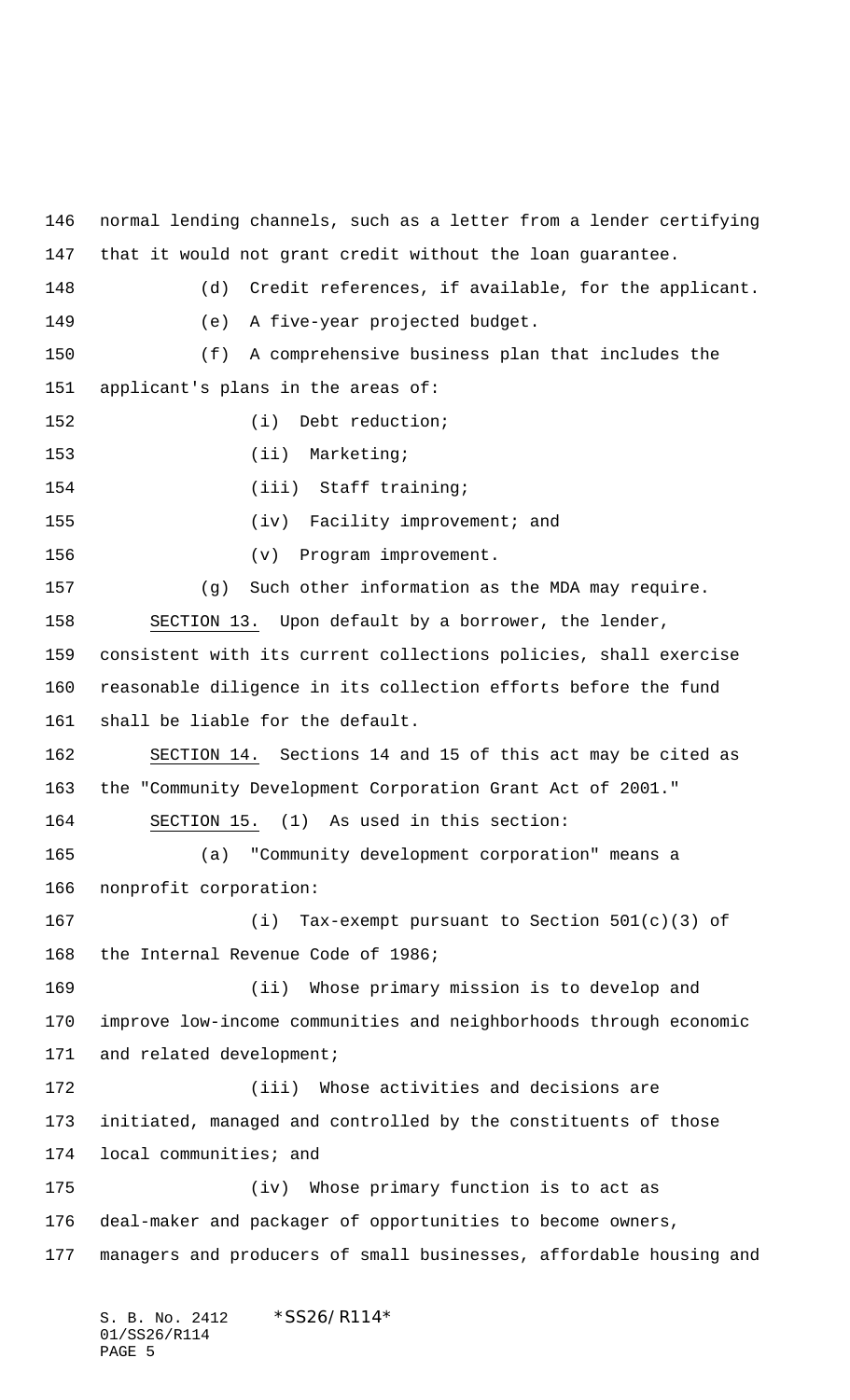jobs designed to produce positive cash flow and curb blight in the target community.

(c) "Fund" means the Community Development Grant Fund.

(b) "MDA" means the Mississippi Development Authority.

 (2) There is created in the State Treasury a special fund to be known as the "Community Development Grant Fund" into which shall be deposited such money as the Legislature shall provide by appropriation and any money received by the MDA from any other source for the purpose of providing grants pursuant to this section. Money in the fund shall be used to provide grants to community development corporations. The fund shall be administered by the MDA, and money in the fund shall be expended upon appropriation by the Legislature. Unexpended amounts remaining in the fund and the end of the state fiscal year shall not lapse into the State General Fund, and any interest earned on amounts in the fund shall be deposited to the credit of the fund.

 (3) The MDA shall award grants to community development corporations from the fund to support the operations and activities of community development corporations. All community development corporations shall be eligible for grants. The MDA shall establish and implement performance-based criteria for determining which community development corporations shall receive a grant and the amount of grants awarded.

 SECTION 16. (1) As used in this section, "empowerment zones" or "enterprise communities" shall include those areas in Mississippi designated as such pursuant to 26 USCA 1391.

 (2) Permanent business enterprises in areas designated as empowerment zones and enterprise communities are allowed a tax credit for taxes imposed by Section 27-7-5 annually for each net new full-time employee job created by such enterprise for five (5) years beginning with years two (2) through six (6) after the creation of the job in the following amounts:

S. B. No. 2412 \* SS26/R114\* 01/SS26/R114 PAGE 6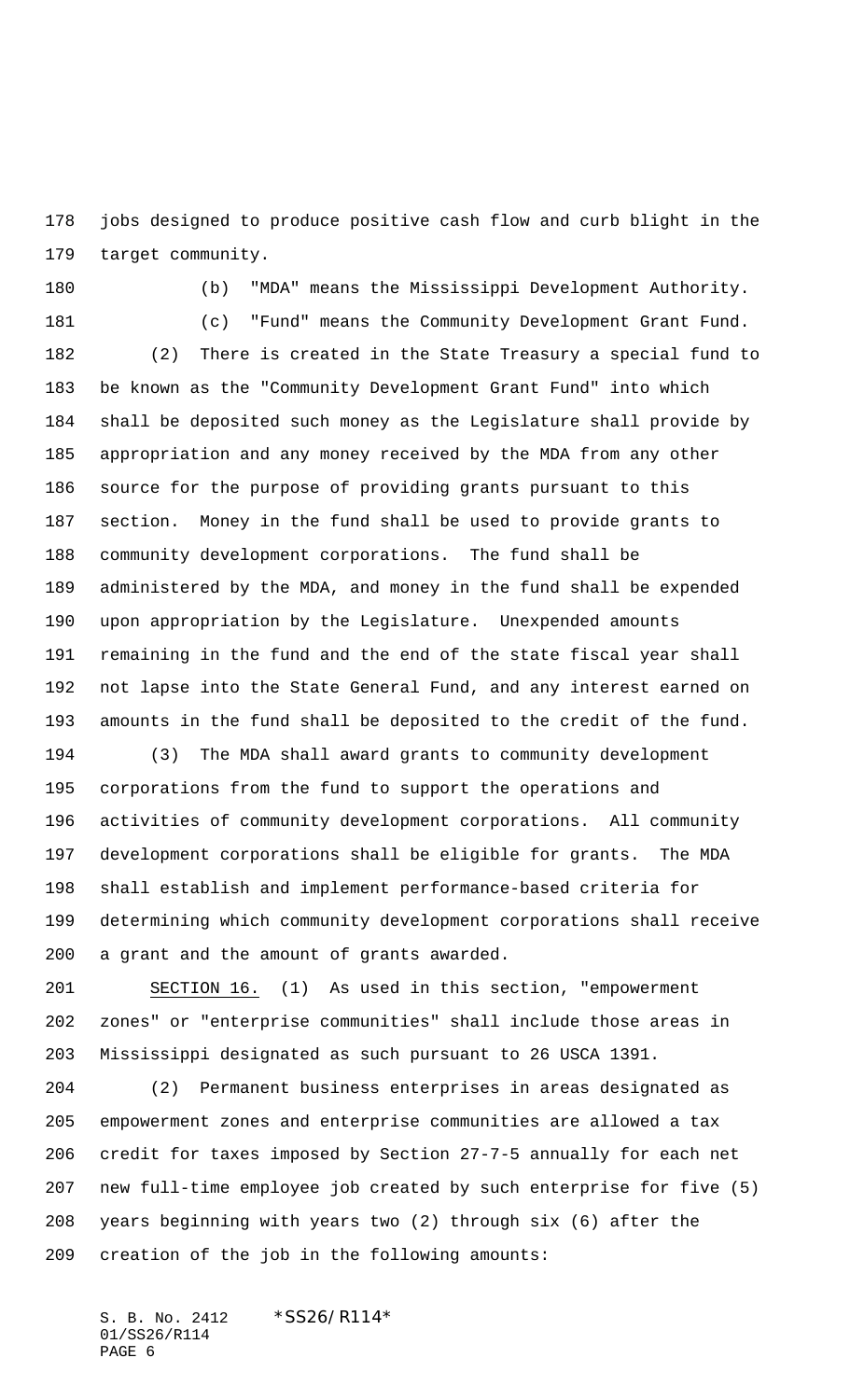(a) Five Hundred Dollars (\$500.00) for employee jobs that are compensated at less than twenty-five percent (25%) more 212 than the amount of the federal minimum wage;

 (b) One Thousand Dollars (\$1,000.00) for employee jobs that are compensated at twenty-five percent (25%) or more than the amount of the federal minimum wage but less than fifty percent (50%) more than the amount of the federal minimum wage;

 (c) One Thousand Five Hundred Dollars (\$1,500.00) for employee jobs that are compensated at fifty percent (50%) or more than the amount of the federal minimum wage but less than seventy-five percent (75%) more than the amount of the federal minimum wage;

 (d) Two Thousand Dollars (\$2,000.00) for employee jobs that are compensated at seventy-five percent (75%) or more than the amount of the federal minimum wage but less than one hundred percent (100%) more than the amount of the federal minimum wage; and

 (e) Two Thousand Five Hundred Dollars (\$2,500.00) for employee jobs that are compensated at one hundred percent (100%) or more than the amount of the federal minimum wage.

S. B. No. 2412 \* SS26/R114\* 01/SS26/R114 (3) The number of new full-time jobs shall be determined by comparing the monthly average number of full-time employees of the permanent business enterprise subject to Mississippi income tax withholding for the taxable year with the corresponding period of the prior taxable year. Only those permanent business enterprises that increase employment by ten (10) or more in empowerment zones or enterprise communities are eligible for the credit. The credit shall not be allowed during any of the five (5) years if the net employment increase falls below ten (10). The Tax Commission shall adjust the credit allowed each year for the net new employment fluctuations above the minimum level of ten (10). (4) Tax credits for five (5) years for the taxes imposed by Section 27-7-5 shall be awarded for additional net new full-time

PAGE 7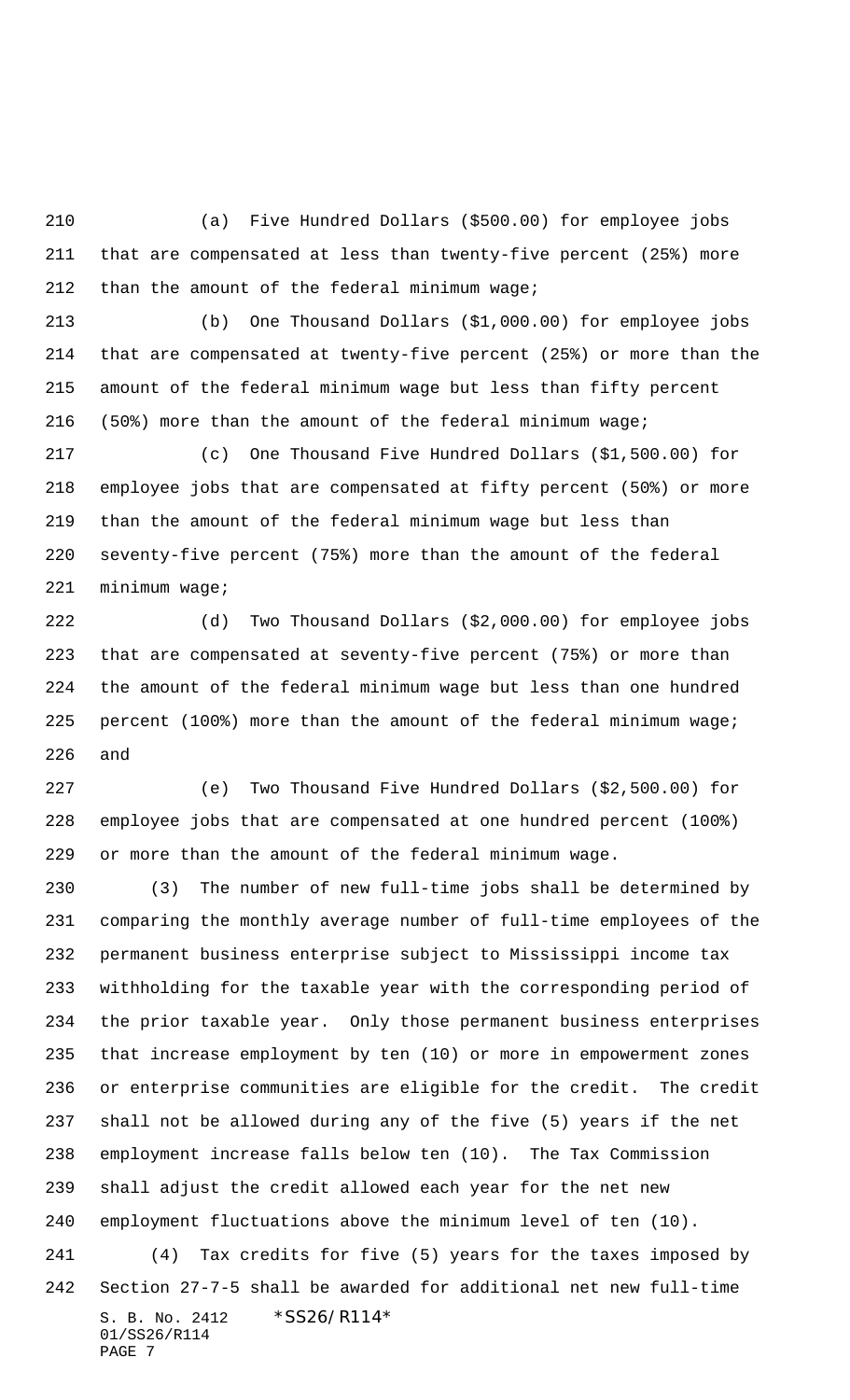jobs created by business enterprises qualified under this section. The Tax Commission shall adjust the credit allowed in the event of employment fluctuations during the additional five (5) years of credit.

 (5) The sale, merger, acquisition, reorganization, bankruptcy or relocation from one county to another county within the state of any business enterprise may not create new eligibility in any succeeding business entity, but any unused tax credit may be transferred and continued by any transferee of the business enterprise. The Tax Commission shall determine whether or not qualifying net increases or decreases have occurred or proper transfers of credit have been made, and may require reports, promulgate regulations and hold hearings as needed for substantiation and qualification.

 (6) Any tax credit claimed under this section but not used in any taxable year may be carried forward for five (5) years from the close of the tax year in which the qualified jobs were established, but the credit established by this section taken in any one (1) tax year must be limited to an amount not greater than fifty percent (50%) of the taxpayer's state income tax liability which is attributable to income derived from operations in the state of that year.

 (7) The credit allowed under this section shall not be used by any business enterprise or corporation other than the business enterprise actually qualifying for the credit.

 (8) The tax credit provided for in this section shall be in addition to any tax credits provided for in Section 57-73-21.

 (9) This section shall stand repealed from and after January 1, 2007.

 SECTION 17. Section 57-73-21, Mississippi Code of 1972, is amended as follows:

S. B. No. 2412 \*SS26/R114\* 01/SS26/R114 57-73-21. (1) Annually by December 31, using the most current data available from the University Research Center,

```
PAGE 8
```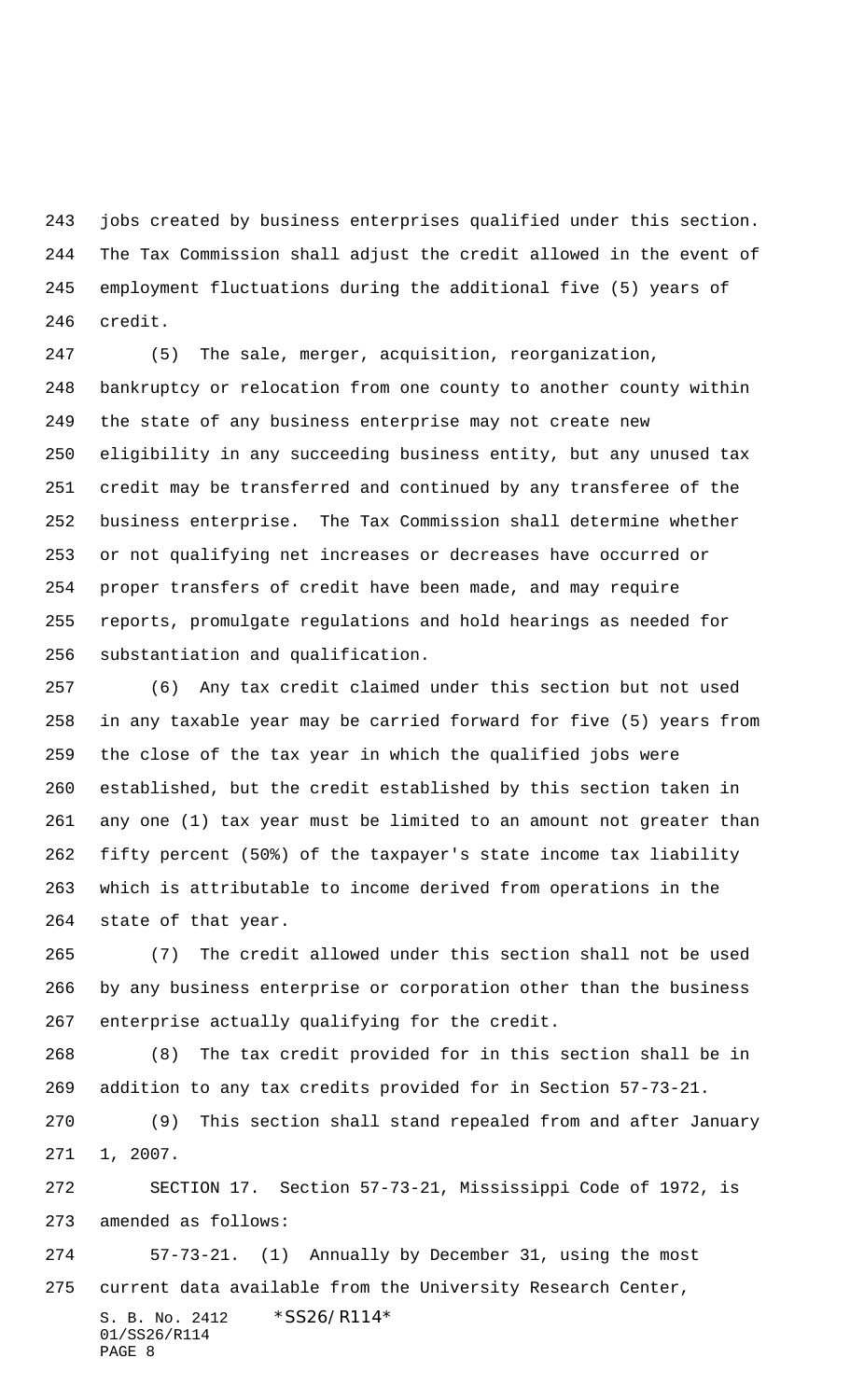Mississippi State Employment Security Commission and the United States Department of Commerce, the State Tax Commission shall rank and designate the state's counties as provided in this section. The twenty-eight (28) counties in this state having **\* \* \*** the highest unemployment rate **\* \* \*** for the most recent thirty-six-month period **\* \* \*** are designated Tier Three areas. The twenty-seven (27) counties in the state with **\* \* \*** the next highest unemployment rate **\* \* \*** for the most recent thirty-six-month period **\* \* \*** are designated Tier Two areas. The twenty-seven (27) counties in the state with **\* \* \*** the lowest unemployment rate **\* \* \*** for the most recent thirty-six-month period **\* \* \*** are designated Tier One areas. Counties designated by the Tax Commission qualify for the appropriate tax credit for jobs as provided in subsections (2), (3) and (4) of this section. The designation by the Tax Commission is effective for the tax years of permanent business enterprises which begin after the date of designation. For companies which plan an expansion in their labor forces, the Tax Commission shall prescribe certification procedures to ensure that the companies can claim credits in future years without regard to whether or not a particular county is removed from the list of Tier Three or Tier Two areas.

S. B. No. 2412 \*SS26/R114\* 01/SS26/R114 PAGE 9 (2) Permanent business enterprises primarily engaged in manufacturing, processing, warehousing, distribution, wholesaling and research and development, or permanent business enterprises designated by rule and regulation of the Mississippi Development Authority as air transportation and maintenance facilities, final destination or resort hotels having a minimum of one hundred fifty (150) guest rooms, recreational facilities that impact tourism, movie industry studios, telecommunications enterprises, data or information processing enterprises or computer software development enterprises or any technology intensive facility or enterprise, in counties designated by the Tax Commission as Tier Three areas are allowed a job tax credit for taxes imposed by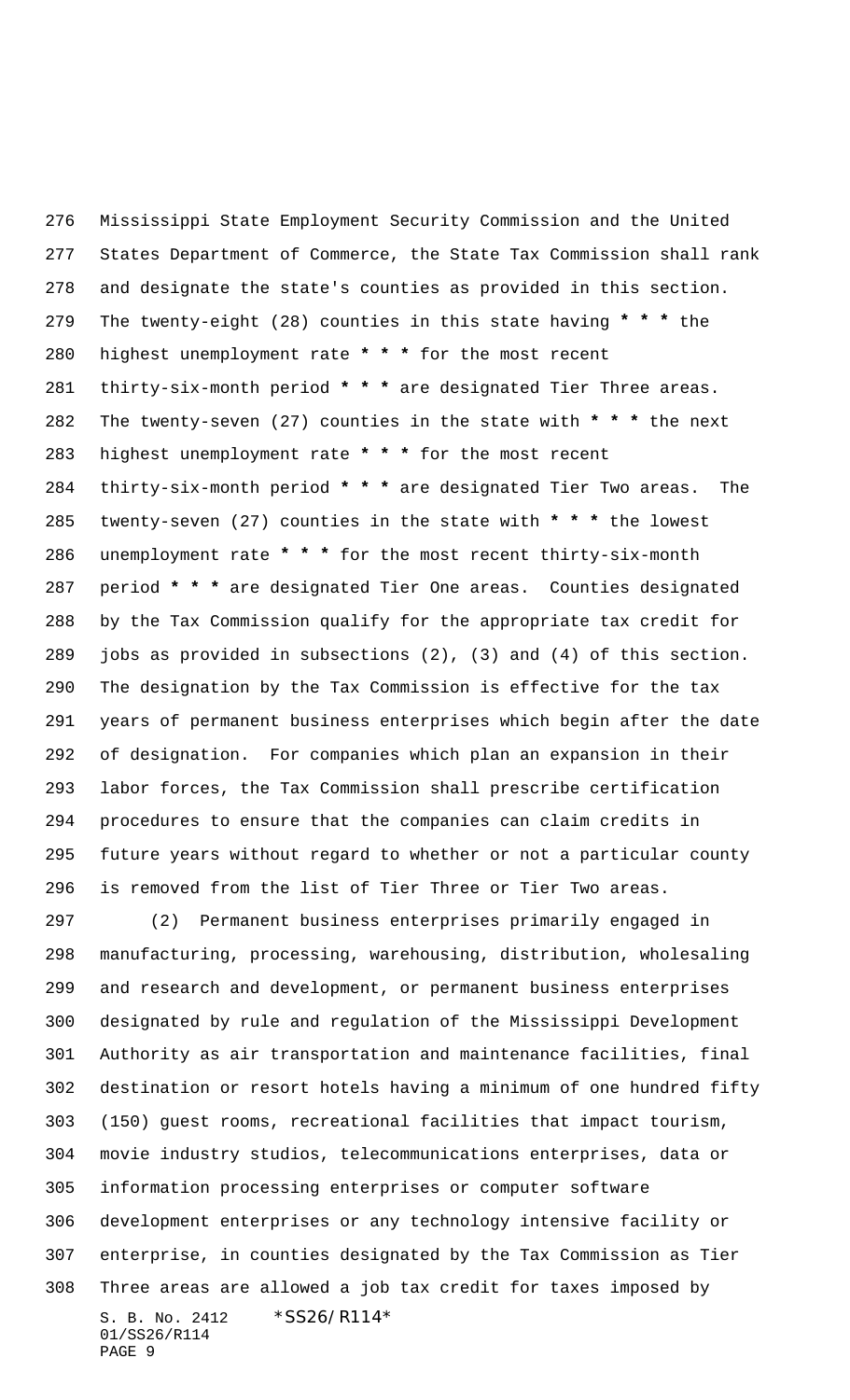Section 27-7-5 equal to Two Thousand Dollars (\$2,000.00) annually for each net new full-time employee job for five (5) years beginning with years two (2) through six (6) after the creation of 312 the job; provided, however, that the job tax credit allowed under this subsection for each net new full-time employee job created on or after July 1, 2001, shall be Four Thousand Dollars (\$4,000.00). The number of new full-time jobs must be determined by comparing the monthly average number of full-time employees subject to the Mississippi income tax withholding for the taxable year with the corresponding period of the prior taxable year. Only those permanent businesses that increase employment by ten (10) or more in a Tier Three area are eligible for the credit. Credit is not allowed during any of the five (5) years if the net employment increase falls below ten (10). The Tax Commission shall adjust the credit allowed each year for the net new employment fluctuations above the minimum level of ten (10).

S. B. No. 2412 \* SS26/R114\* 01/SS26/R114 (3) Permanent business enterprises primarily engaged in manufacturing, processing, warehousing, distribution, wholesaling and research and development, or permanent business enterprises designated by rule and regulation of the Mississippi Development Authority as air transportation and maintenance facilities, final destination or resort hotels having a minimum of one hundred fifty (150) guest rooms, recreational facilities that impact tourism, movie industry studios, telecommunications enterprises, data or information processing enterprises or computer software development enterprises or any technology intensive facility or enterprise, in counties that have been designated by the Tax Commission as Tier Two areas are allowed a job tax credit for taxes imposed by Section 27-7-5 equal to One Thousand Dollars (\$1,000.00) annually for each net new full-time employee job for five (5) years beginning with years two (2) through six (6) after the creation of the job. The number of new full-time jobs must be determined by comparing the monthly average number of full-time

PAGE 10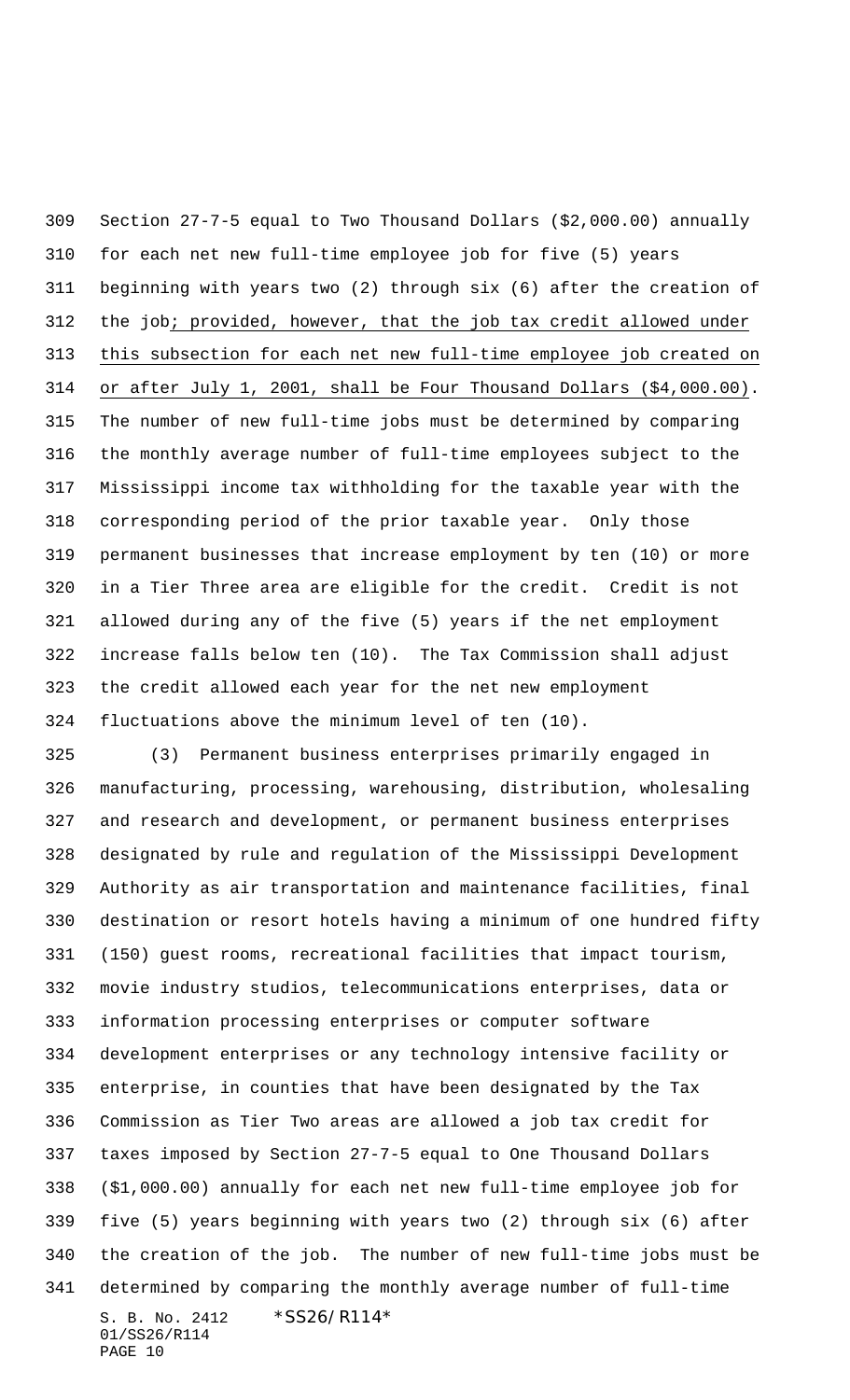employees subject to Mississippi income tax withholding for the taxable year with the corresponding period of the prior taxable year. Only those permanent businesses that increase employment by fifteen (15) or more in Tier Two areas are eligible for the credit. The credit is not allowed during any of the five (5) years if the net employment increase falls below fifteen (15). The Tax Commission shall adjust the credit allowed each year for the net new employment fluctuations above the minimum level of fifteen (15).

 (4) Permanent business enterprises primarily engaged in manufacturing, processing, warehousing, distribution, wholesaling and research and development, or permanent business enterprises designated by rule and regulation of the Mississippi Development Authority as air transportation and maintenance facilities, final destination or resort hotels having a minimum of one hundred fifty (150) guest rooms, recreational facilities that impact tourism, movie industry studios, telecommunications enterprises, data or information processing enterprises or computer software development enterprises or any technology intensive facility or enterprise, in counties designated by the Tax Commission as Tier One areas are allowed a job tax credit for taxes imposed by Section 27-7-5 equal to Five Hundred Dollars (\$500.00) annually for each net new full-time employee job for five (5) years beginning with years two (2) through six (6) after the creation of the job. The number of new full-time jobs must be determined by comparing the monthly average number of full-time employees subject to Mississippi income tax withholding for the taxable year with the corresponding period of the prior taxable year. Only those permanent businesses that increase employment by twenty (20) or more in Tier One areas are eligible for the credit. The credit is not allowed during any of the five (5) years if the net employment increase falls below twenty (20). The Tax Commission

S. B. No. 2412 \*SS26/R114\* 01/SS26/R114 PAGE 11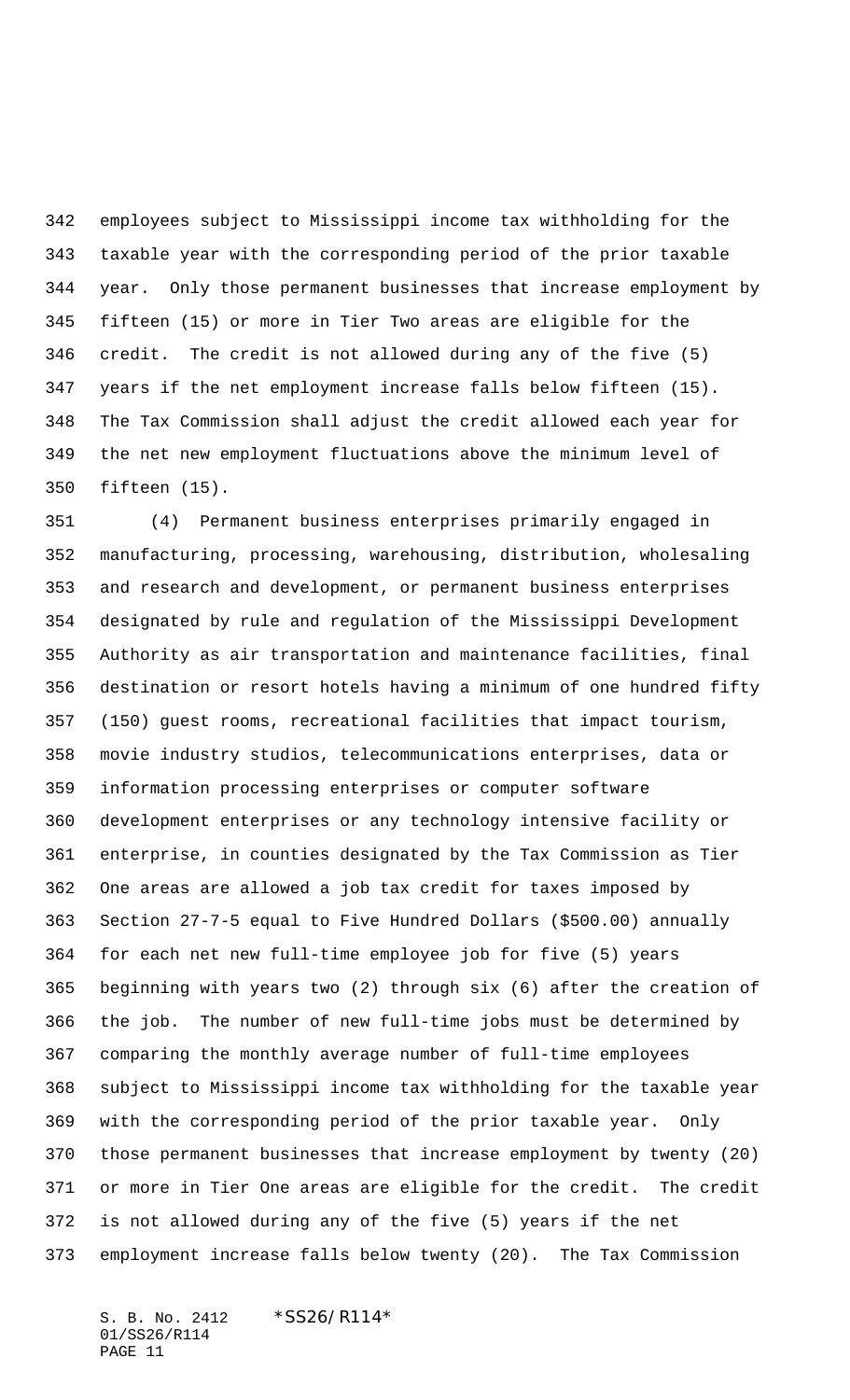shall adjust the credit allowed each year for the net new employment fluctuations above the minimum level of twenty (20). (5) In addition to the credits authorized in subsections (2), (3) and (4), an additional Five Hundred Dollars (\$500.00) credit for each net new full-time employee or an additional One Thousand Dollars (\$1,000.00) credit for each net new full-time employee who is paid a salary, excluding benefits which are not subject to Mississippi income taxation, of at least one hundred twenty-five percent (125%) of the average annual wage of the state or an additional Two Thousand Dollars (\$2,000.00) credit for each net new full-time employee who is paid a salary, excluding benefits which are not subject to Mississippi income taxation, of at least two hundred percent (200%) of the average annual wage of the state, shall be allowed for any company establishing or transferring its national or regional headquarters from within or outside the State of Mississippi. A minimum of thirty-five (35) jobs must be created to qualify for the additional credit. The State Tax Commission shall establish criteria and prescribe procedures to determine if a company qualifies as a national or regional headquarters for purposes of receiving the credit awarded in this subsection. As used in this subsection, the average annual wage of the state is the most recently published average annual wage as determined by the Mississippi Employment Security Commission.

 (6) In addition to the credits authorized in subsections (2), (3), (4) and (5), any job requiring research and development skills (chemist, engineer, etc.) shall qualify for an additional One Thousand Dollars (\$1,000.00) credit for each net new full-time employee.

S. B. No. 2412 \* SS26/R114\* 01/SS26/R114 PAGE 12 (7) Tax credits for five (5) years for the taxes imposed by Section 27-7-5 shall be awarded for additional net new full-time jobs created by business enterprises qualified under subsections (2), (3), (4), (5) and (6) of this section. The Tax Commission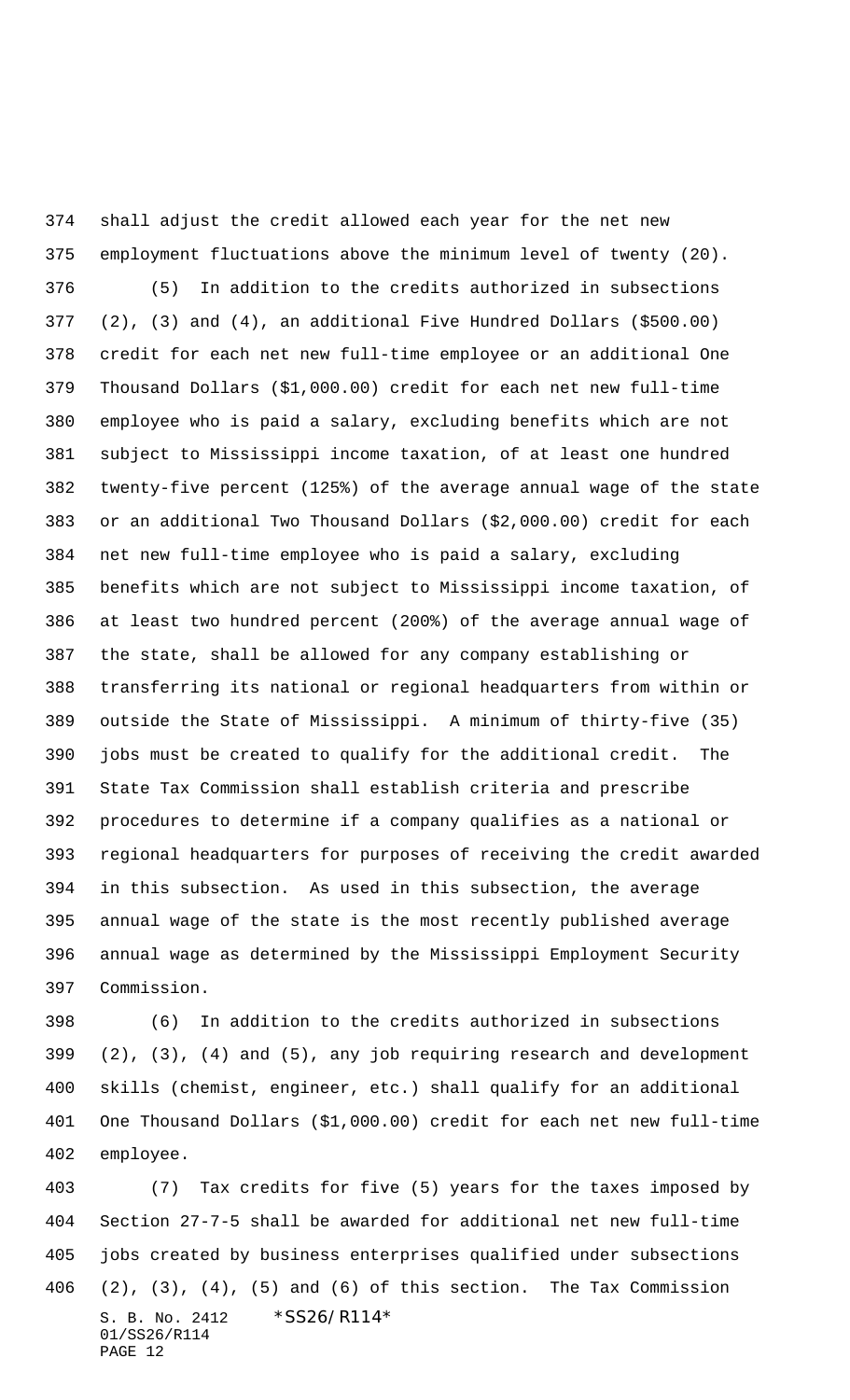shall adjust the credit allowed in the event of employment fluctuations during the additional five (5) years of credit.

 (8) The sale, merger, acquisition, reorganization, bankruptcy or relocation from one county to another county within the state of any business enterprise may not create new eligibility in any succeeding business entity, but any unused job tax credit may be transferred and continued by any transferee of the business enterprise. The Tax Commission shall determine whether or not qualifying net increases or decreases have occurred or proper transfers of credit have been made and may require reports, promulgate regulations, and hold hearings as needed for substantiation and qualification.

 (9) Any tax credit claimed under this section but not used in any taxable year may be carried forward for five (5) years from the close of the tax year in which the qualified jobs were established but the credit established by this section taken in any one (1) tax year must be limited to an amount not greater than fifty percent (50%) of the taxpayer's state income tax liability which is attributable to income derived from operations in the state for that year.

 (10) No business enterprise for the transportation, handling, storage, processing or disposal of hazardous waste is eligible to receive the tax credits provided in this section. (11) The credits allowed under this section shall not be used by any business enterprise or corporation other than the business enterprise actually qualifying for the credits.

S. B. No. 2412 \* SS26/R114\* 01/SS26/R114 PAGE 13 (12) The tax credits provided for in this section shall be in addition to any tax credits described in Sections 57-51-13(b), 57-53-1(1)(a) and 57-54-9(b) and granted pursuant to official action by the Department of Economic Development prior to July 1, 1989, to any business enterprise determined prior to July 1, 1989, by the Department of Economic Development to be a qualified business as defined in Section 57-51-5(f) or Section 57-54-5(d) or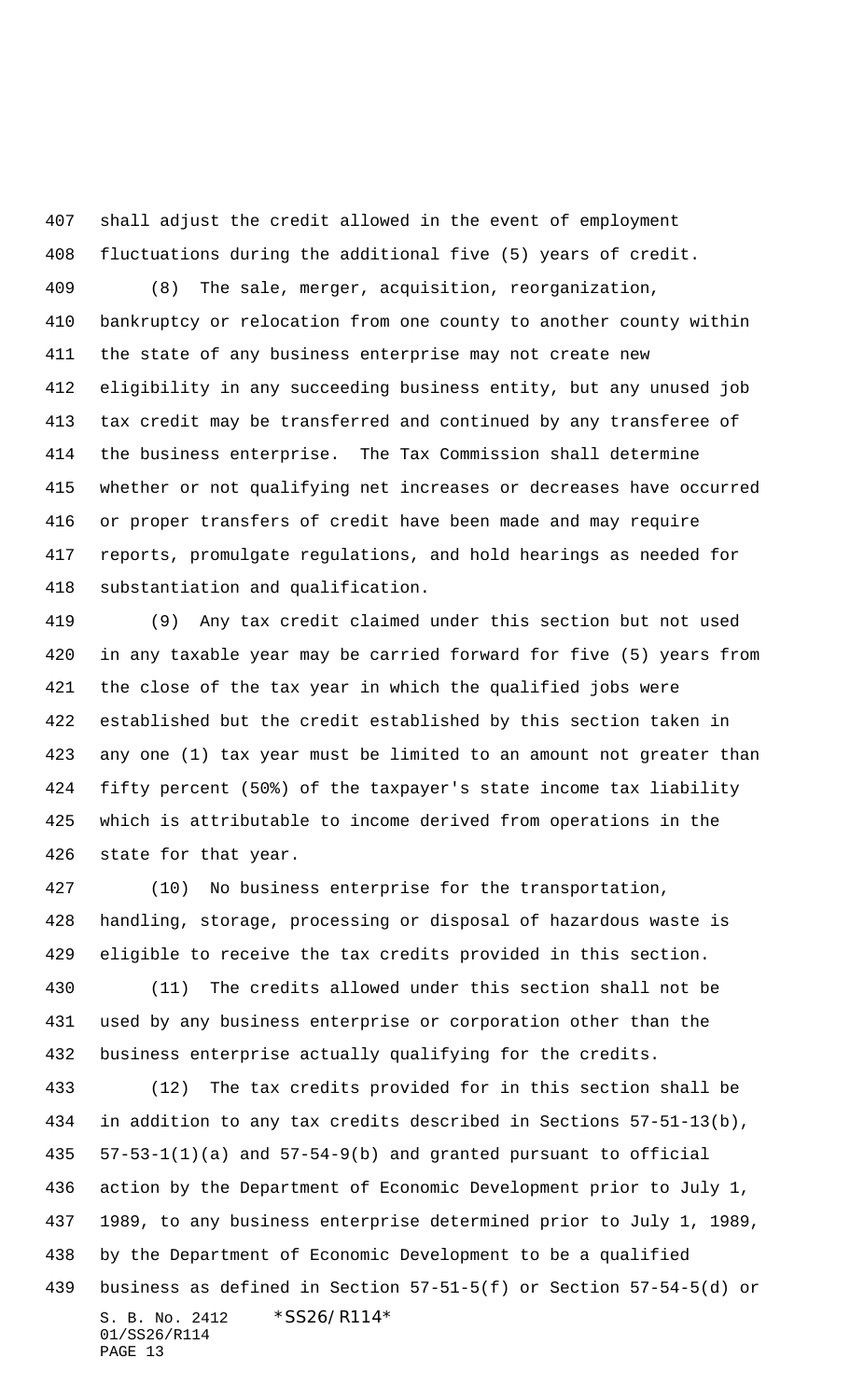a qualified company as described in Section 57-53-1, as the case may be; however, from and after July 1, 1989, tax credits shall be allowed only under either this section or Sections 57-51-13(b), 57-53-1(1)(a) and Section 57-54-9(b) for each net new full-time employee.

 (13) As used in this section, the term "telecommunications enterprises" means entities engaged in the creation, display, management, storage, processing, transmission or distribution for compensation of images, text, voice, video or data by wire or by wireless means, or entities engaged in the construction, design, development, manufacture, maintenance or distribution for compensation of devices, products, software or structures used in the above activities. Companies organized to do business as commercial broadcast radio stations, television stations or news organizations primarily serving in-state markets shall not be included within the definition of the term "telecommunications enterprises."

 SECTION 18. Section 57-1-303, Mississippi Code of 1972, is amended as follows:

 57-1-303. (1) **\* \* \*** There is created a special fund in the State Treasury to be designated as the "Local Governments Capital Improvements Revolving Loan Fund," which fund shall consist of such monies as provided in Sections 57-1-307 through 57-1-335. The fund shall be maintained in perpetuity for the purposes established in Sections 57-1-301 through 57-1-335. Unexpended amounts remaining in the fund at the end of a fiscal year shall not lapse into the State General Fund, and any interest earned on amounts in the fund shall be deposited to the credit of the fund. Monies in the fund may not be used or expended for any purpose except as authorized under Sections 57-1-301 through 57-1-335.  **\* \* \***

S. B. No. 2412 \* SS26/R114\* 01/SS26/R114 PAGE 14 (2) A county or an incorporated municipality may apply to the Mississippi Development Authority for a loan under the Local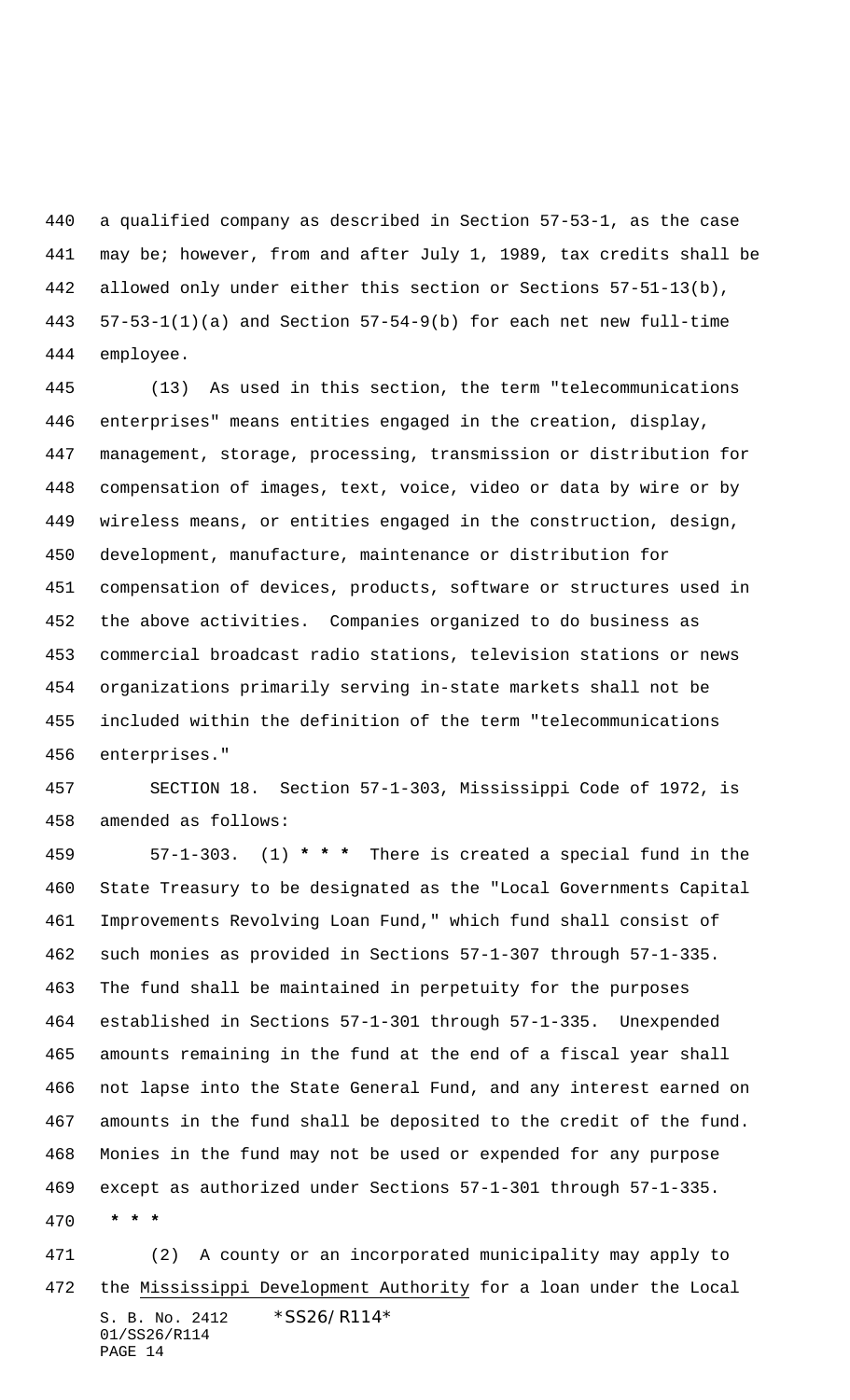Governments Capital Improvements Revolving Loan Program

established under Sections 57-1-301 through 57-1-335.

 (3) **\* \* \*** The Mississippi Development Authority shall establish a loan program by which loans, at a rate of interest not to exceed one percent (1%) less than the federal reserve discount rate, may be made available to counties and incorporated municipalities to assist counties and incorporated municipalities in making capital improvements. Loans from the revolving fund may be made to counties and municipalities as set forth in a loan agreement in amounts not to exceed one hundred percent (100%) of eligible project costs as established by the Mississippi Development Authority. The Mississippi Development Authority may require county or municipal participation or funding from other sources, or otherwise limit the percentage of costs covered by loans from the revolving fund. The Mississippi Development Authority may establish a maximum amount for any loan in order to provide for broad and equitable participation in the program.  **\* \* \***

 (4) A county that receives a loan from the revolving fund shall pledge for repayment of the loan any part of the homestead exemption annual tax loss reimbursement to which it may be entitled under Section 27-33-77. An incorporated municipality that receives a loan from the revolving fund shall pledge for repayment of the loan any part of the sales tax revenue distribution to which it may be entitled under Section 27-65-75. Each loan agreement shall provide for (i) monthly payments, (ii) semiannual payments, or (iii) other periodic payments, the annual total of which shall not exceed the annual total for any other year of the loan by more than fifteen percent (15%). The loan agreement shall provide for the repayment of all funds received within not more than fifteen (15) years from the date of project completion.

S. B. No. 2412 \*SS26/R114\* 01/SS26/R114 PAGE 15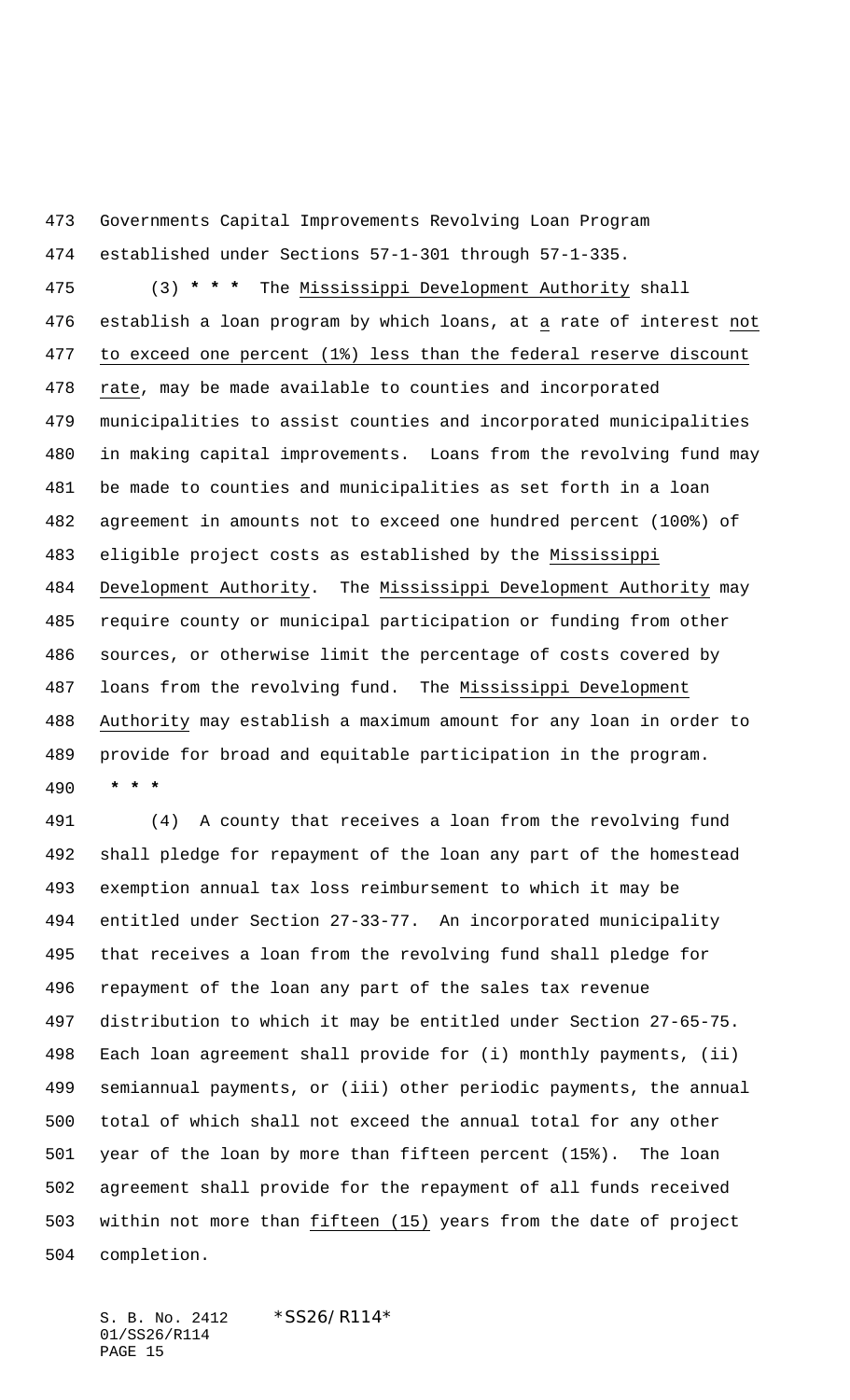(5) The State Auditor, upon request of the Mississippi Development Authority, shall audit the receipts and expenditures of a county or an incorporated municipality whose loan payments appear to be in arrears, and if he finds that the county or municipality is in arrears in such payments, he shall immediately notify the Executive Director of the Department of Finance and Administration who shall withhold all future payments to the county of homestead exemption reimbursements under Section 27-33-77 and all sums allocated to the county or the municipality under Section 27-65-75 until such time as the county or the municipality is again current in its loan payments as certified by the Mississippi Development Authority.

 (6) Evidences of indebtedness which are issued pursuant to this chapter shall not be deemed indebtedness within the meaning specified in Section 21-33-303 with regard to cities or incorporated towns, and in Section 19-9-5 with regard to counties. SECTION 19. Section 57-61-25, Mississippi Code of 1972, is amended as follows:

 57-61-25. (1) The seller is authorized to borrow, on the credit of the state upon receipt of a resolution from the department requesting the same, money not exceeding the aggregate sum of Two Hundred Fifty-nine Million Seven Hundred Fifty Thousand Dollars (\$259,750,000.00), not including money borrowed to refund outstanding bonds, notes or replacement notes, as may be necessary to carry out the purposes of this chapter. The aggregate amount of bonds issued prior to June 30, 1987, shall not exceed Fifty Million Dollars (\$50,000,000.00); provided, however, this Fifty Million Dollar (\$50,000,000.00) limitation shall not be construed to limit the aggregate amount of grants which may be awarded prior to June 30, 1987, to less than the full amount authorized under Section 57-61-15(1), Mississippi Code of 1972. The rate of interest on any such bonds or notes which are not subject to

S. B. No. 2412 \*SS26/R114\* 01/SS26/R114 PAGE 16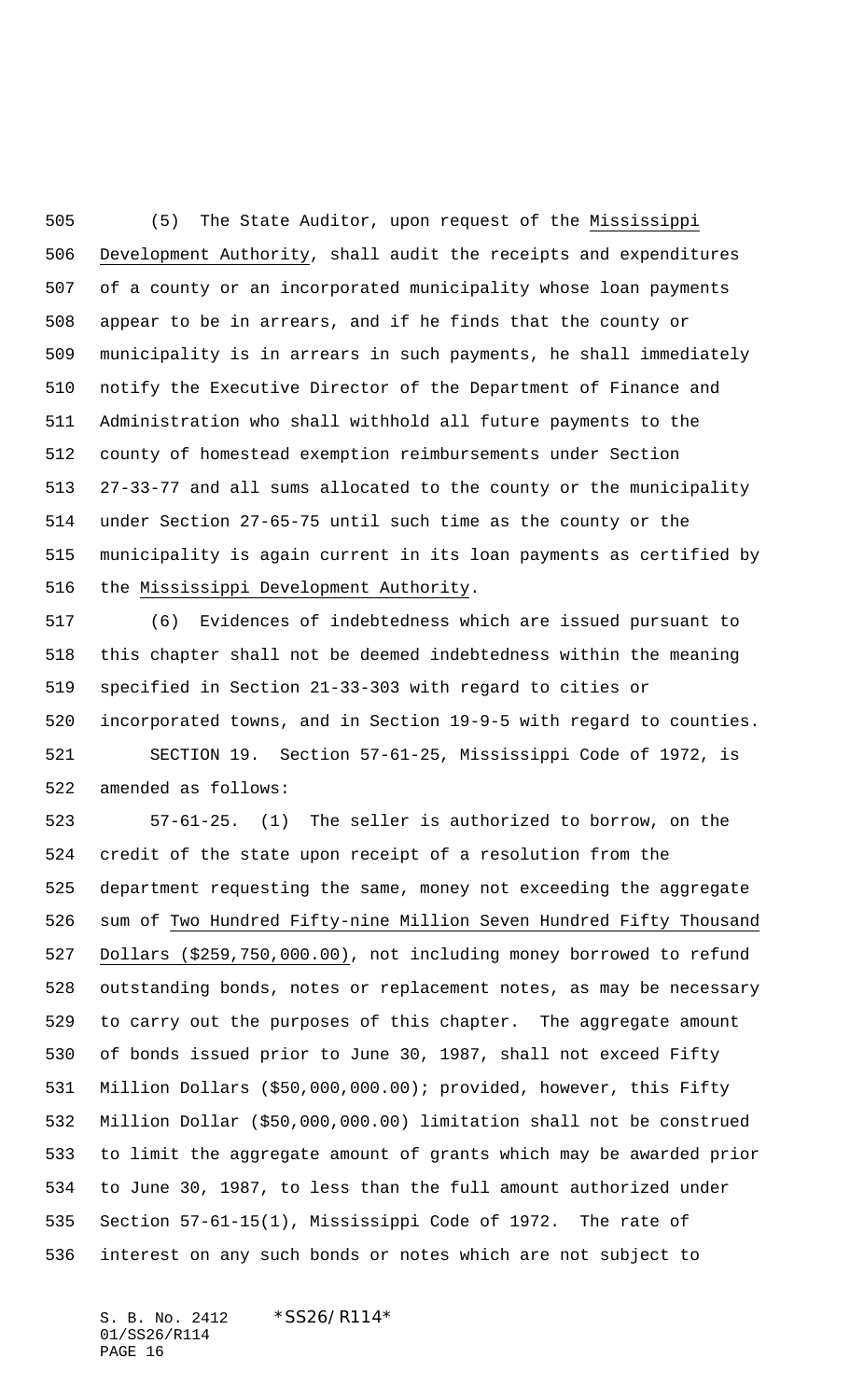taxation shall not exceed the rates set forth in Section

 75-17-101, Mississippi Code of 1972, for general obligation bonds. (2) As evidence of indebtedness authorized in this chapter, general or limited obligation bonds of the state shall be issued from time to time, to provide monies necessary to carry out the purposes of this chapter for such total amounts, in such form, in such denominations payable in such currencies (either domestic or foreign or both) and subject to such terms and conditions of issue, redemption and maturity, rate of interest and time of payment of interest as the seller directs, except that such bonds shall mature or otherwise be retired in annual installments beginning not more than five (5) years from date thereof and extending not more than thirty (30) years from date thereof.

 (3) All bonds and notes issued under authority of this chapter shall be signed by the chairman of the seller, or by his facsimile signature, and the official seal of the seller shall be affixed thereto, attested by the secretary of the seller.

 (4) All bonds and notes issued under authority of this chapter may be general or limited obligations of the state, and the full faith and credit of the State of Mississippi as to general obligation bonds, or the revenues derived from projects assisted as to limited obligation bonds, are hereby pledged for the payment of the principal of and interest on such bonds and notes.

 (5) Such bonds and notes and the income therefrom shall be exempt from all taxation in the State of Mississippi.

 (6) The bonds may be issued as coupon bonds or registered as to both principal and interest, as the seller may determine. If interest coupons are attached, they shall contain the facsimile signature of the chairman and secretary of the seller.

 (7) The seller is authorized to provide, by resolution, for the issuance of refunding bonds for the purpose of refunding any debt issued under the provision of this chapter and then

S. B. No. 2412 \* SS26/R114\* 01/SS26/R114 PAGE 17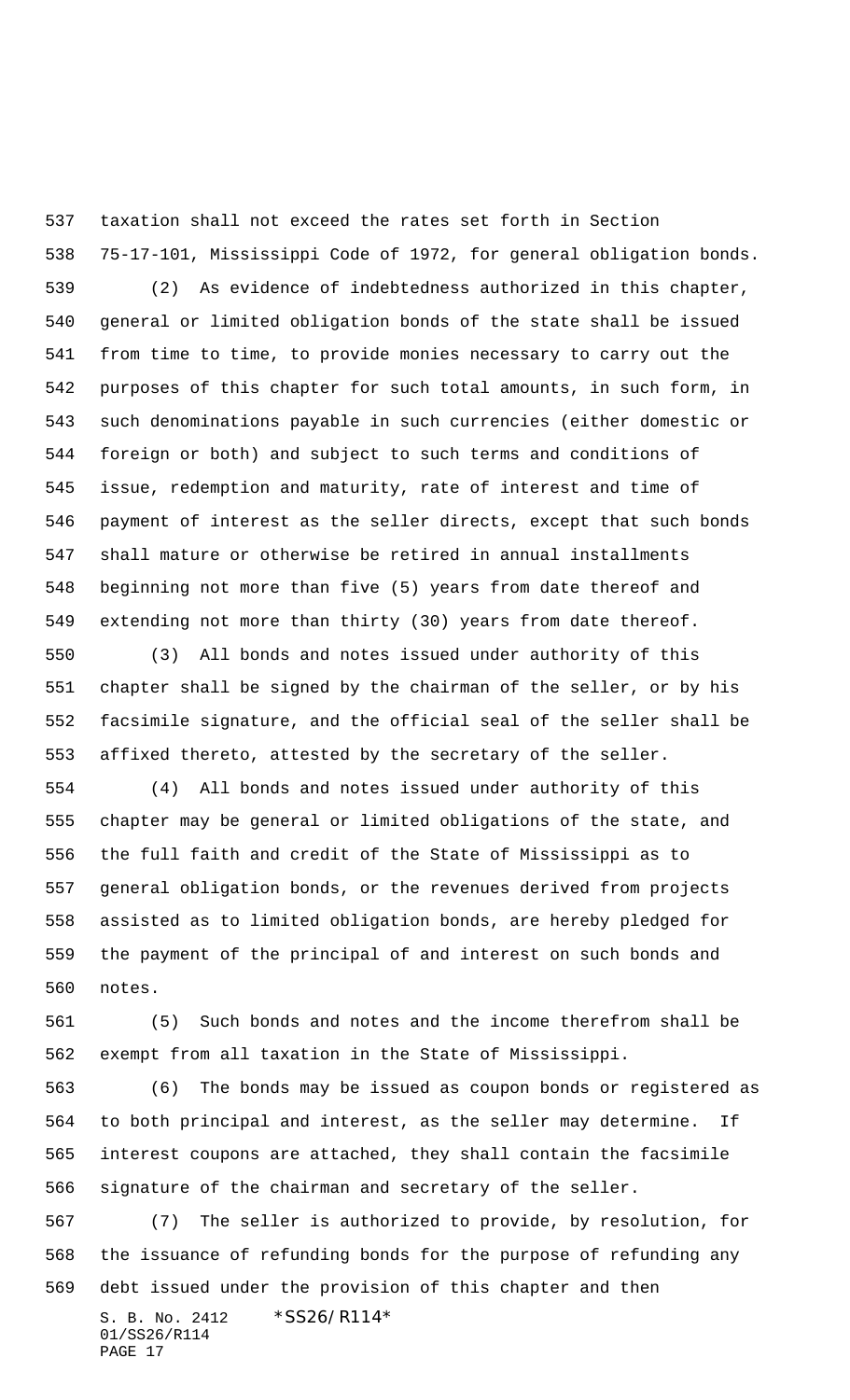outstanding, either by voluntary exchange with the holders of the outstanding debt or to provide funds to redeem and the costs of issuance and retirement of the debt, at maturity or at any call date. The issuance of the refunding bonds, the maturities and other details thereof, the rights of the holders thereof and the duties of the issuing officials in respect to the same shall be governed by the provisions of this section, insofar as they may be applicable.

 (8) As to bonds issued hereunder and designated as taxable bonds by the seller, any immunity of the state to taxation by the United States government of interest on bonds or notes issued by the state is hereby waived.

 SECTION 20. Section 57-61-34, Mississippi Code of 1972, is amended as follows:

 57-61-34. Notwithstanding any provision of this chapter to the contrary, the Mississippi Development Authority shall utilize not more than Eight Million Dollars (\$8,000,000.00) out of the proceeds of bonds authorized to be issued in this chapter to be made available as interest-bearing loans to municipalities or private companies to aid in the establishment of business incubation centers and the creation of new and expanding technology-based business and industry.

 In exercising the power given it under this section, the department shall work in conjunction with the University Research Center **\* \* \***.

 The requirements of Section 57-61-9 shall not apply to any loan made under this section. The Mississippi Development Authority shall establish criteria and guidelines to govern loans made pursuant to this section.

 SECTION 21. The following provision shall be codified as Section 57-61-45, Mississippi Code of 1972:

S. B. No. 2412 \*SS26/R114\* 01/SS26/R114 PAGE 18 57-61-45. Notwithstanding any provision of this chapter to the contrary, the Mississippi Development Authority shall utilize